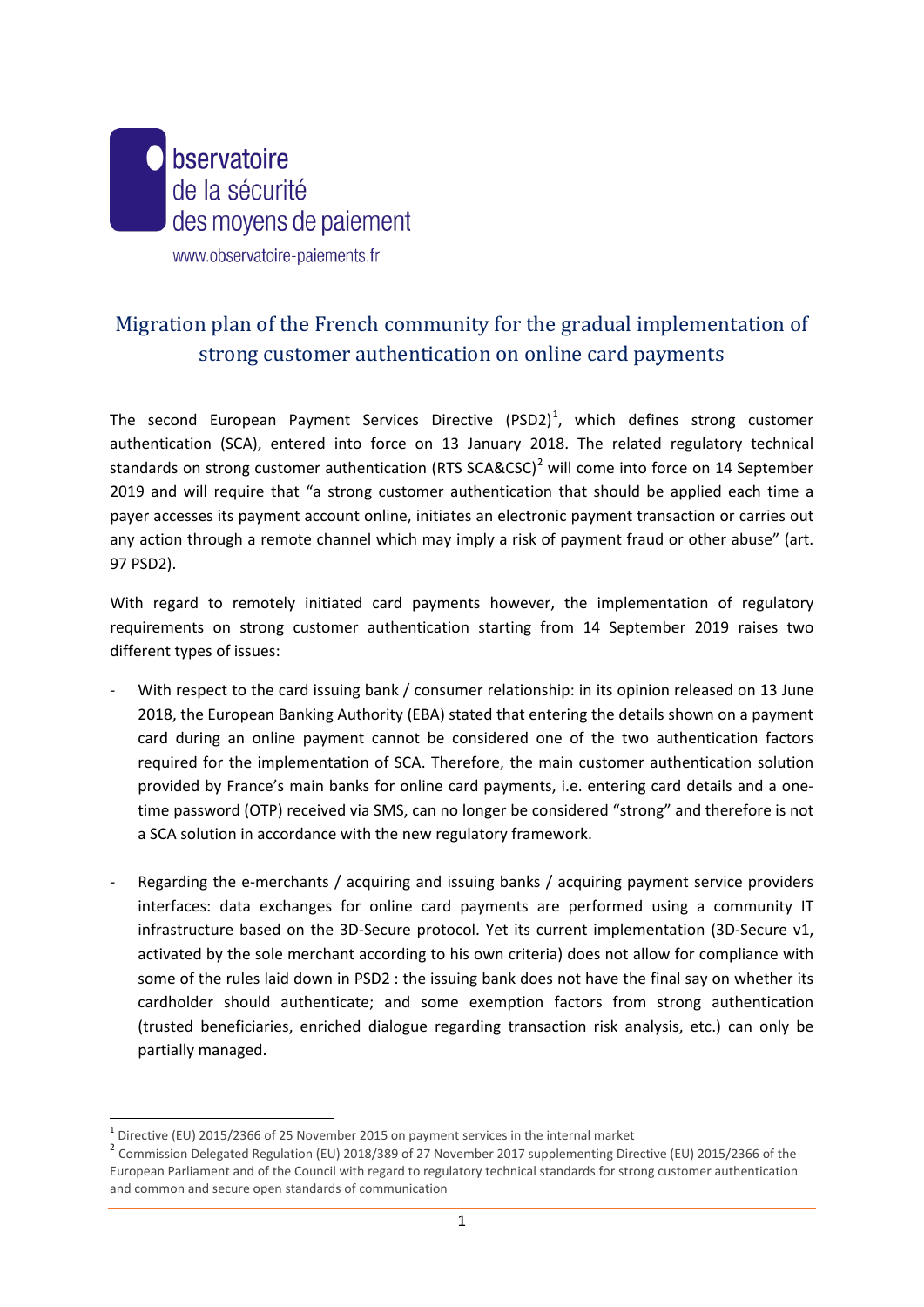Projects to implement authentication processes compliant with the SCA definition on the one side, as well as to support the migration of all actors (schemes, banks, acquiring payment service providers, merchants) towards 3D-Secure v2 compliant infrastructure on the other side, both require a significant amount of time for their technical implementation, as a result of the strong interdependencies between the various actors of the payment value chain.

In order to meet the RTS SCA&CSC application deadline of 14 September 2019 while nevertheless acknowledging that the market needs time to make the necessary adaptations, the EBA invited national authorities in its opinion issued on 21 June 2019 (EBA-Op-2019-06) to submit a migration plan towards PSD-2 compliant solutions by next fall. In that context, Banque de France, together with the French community under the aegis of the French Observatory for the Security of Means of Payments (hereafter the OSMP or the Observatory), designed a plan seeking to identify the necessary adaptations and pilot their implementation by all the actors involved.

This migration plan, which aims at addressing the issues faced by French actors, is twofold and encompasses:

- i) The deployment of strong customer authentication by issuing banks, as presented in the 2018 annual report of the OSMP, with a view to gradually substitute OTP SMS with more advanced authentication techniques ;
- ii) The technical migration towards 3D-Secure infrastructure for card payments, in order to properly manage responsibilities and exemptions as required by the European regulation.

This migration plan will be closely monitored by a dedicated migration taskforce within the OSMP and chaired by the Banque de France. This group will gather representatives of the various stakeholders implicated in either section of the plan ; it will meet on a monthly basis at least, and will be in charge of i) checking that the main deadlines and targets are met; ii) validating structuring deliverables; iii) identifying potential issues; iv) making recommendations where appropriate.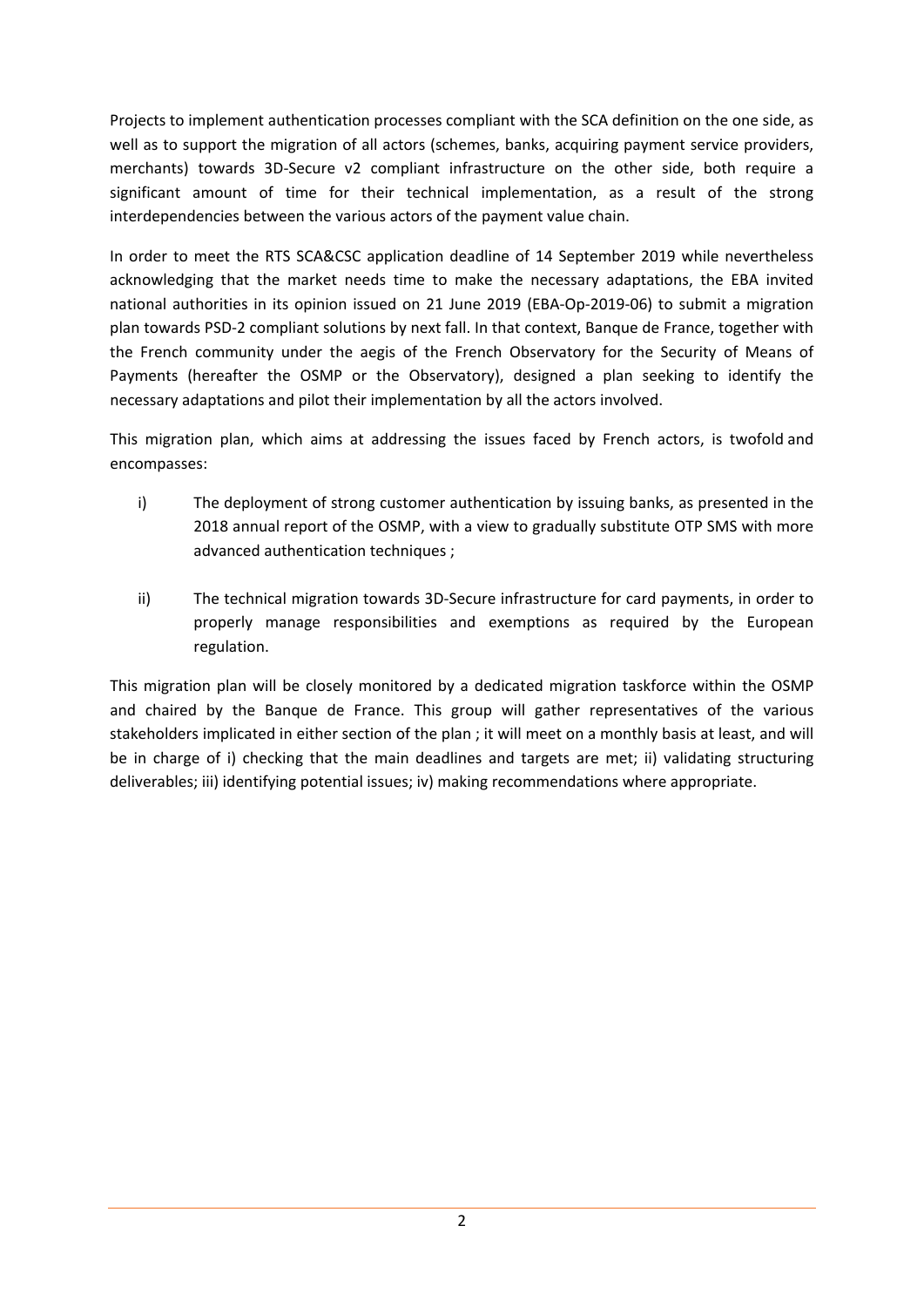# 1. Migration towards strong customer authentication solutions

# 1.1 Migration plan and monitoring

This section of the migration plan, which was designed under the OSMP's aegis, is intended to pilot the deployment and gradual build-up of new SCA compliant solutions<sup>[3](#page-2-0)</sup>; the OSMP officially endorsed this plan during June 2019 meeting, and validated its presentation in its 2018 annual report. A statement on the migration progress will be published in the future Observatory's annual reports.

| 2019 | $\bullet$ | June: stocktake                                                            |
|------|-----------|----------------------------------------------------------------------------|
|      | $\bullet$ | July: publication of the migration plan                                    |
|      | $\bullet$ | 14 September: entry into force of the RTS SCA&CSC                          |
|      | ٠         | December: update at the Observatory's plenary session                      |
| 2020 | $\bullet$ | January: launch of communication campaigns aimed at e-merchants            |
|      | $\bullet$ | February: launch of an initial communication campaign aimed at cardholders |
|      | $\bullet$ | June: first update presented at the Observatory's plenary session          |
|      | $\bullet$ | July: publication of the first update                                      |
|      | ٠         | December: update at the Observatory's plenary session                      |
| 2021 | $\bullet$ | June: second update presented at the Observatory's plenary session         |
|      | $\bullet$ | July: publication of the second update                                     |
|      | $\bullet$ | September: launch of a second communication campaign aimed at cardholders  |
|      | $\bullet$ | December: update at the Observatory's plenary session                      |
| 2022 | $\bullet$ | June: third update presented at the Observatory's plenary session          |
|      |           | July: publication of the third update                                      |

In order to monitor the progress made by the main banking institutions in carrying out this migration, the Banque de France has developed indicators that will be collected twice a year and will provide the information needed to report on progress on the following aspects:

- the downward trend in the use of non-compliant systems;
- the development of authentication solutions that comply with the new regulation.

The main French banking institutions will report on the indicators shown in the table (inset) and the Banque de France will compile the results. In addition, the OSMP will ensure that payment market players offer solutions that are properly adapted and accessible to all their customers, particularly those whose equipment and consumer habits could impede the use of advanced technologies.

Indicators for online card payments and sensitive online bank transactions

<span id="page-2-0"></span><sup>&</sup>lt;sup>3</sup> The main PSD2 compliant authentication technologies used by French payment service providers were presented at the OSMP; the opinion released by the EBA on 21 June 2019 also included details and concrete examples of such solutions.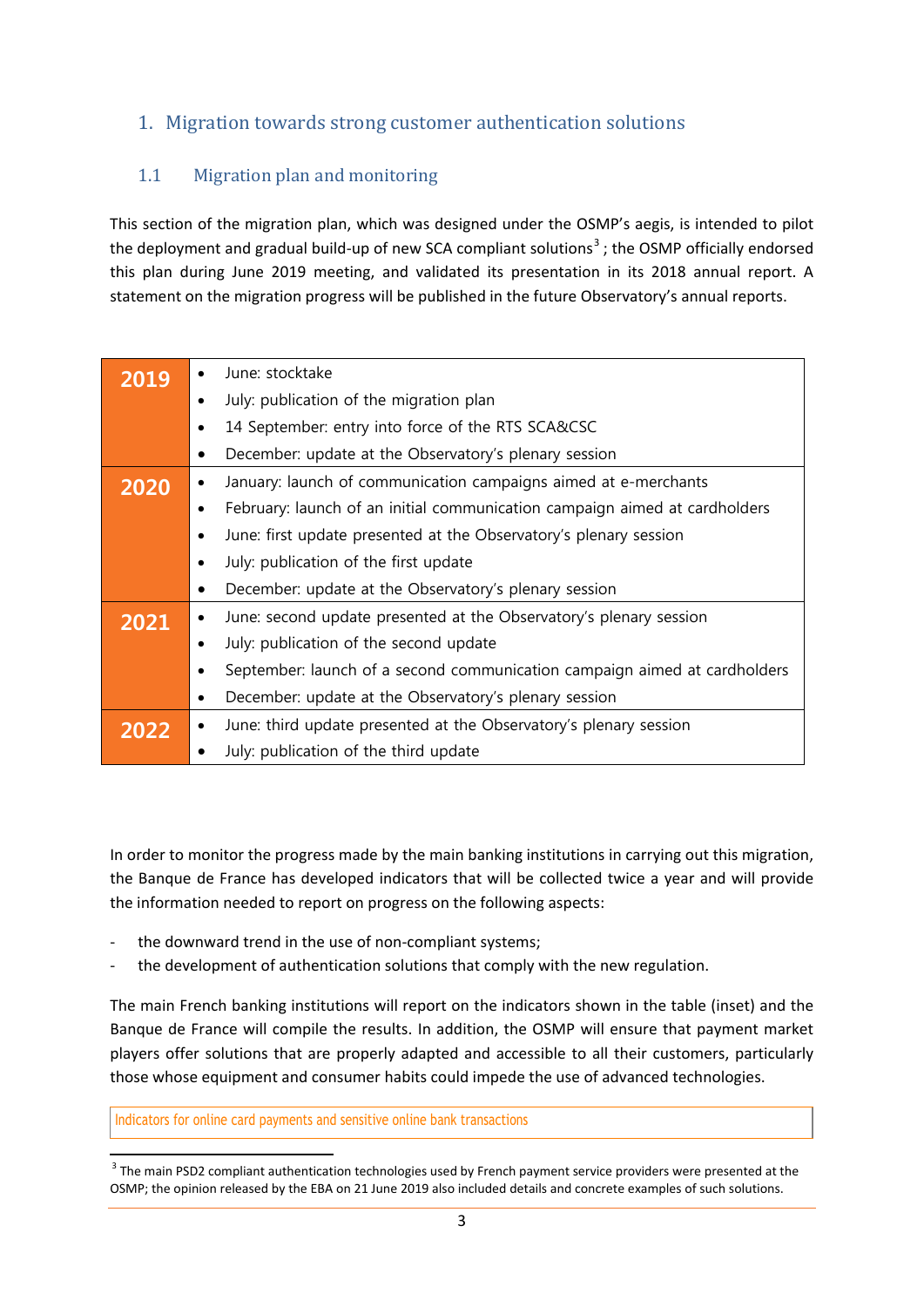| a) Online card payments               |                                                                                                                                                                                                                                                                                        |  |  |
|---------------------------------------|----------------------------------------------------------------------------------------------------------------------------------------------------------------------------------------------------------------------------------------------------------------------------------------|--|--|
| <b>Monitoring</b>                     | <b>Indicators</b>                                                                                                                                                                                                                                                                      |  |  |
| SMS OTP<br>trends                     | Number of cardholders enrolled in an authentication arrangement when making an online card<br>payment                                                                                                                                                                                  |  |  |
|                                       | Number of cardholders enrolled in a non SCA-compliant authentication arrangement (and not<br>enrolled in a compliant system) when making an online card payment                                                                                                                        |  |  |
|                                       | Number of online card payments during the past three months                                                                                                                                                                                                                            |  |  |
|                                       | Number of online card payments during the past three months requiring strong customer<br>authentication in compliance with the regulation                                                                                                                                              |  |  |
|                                       | Number of online card payments during the past three months triggering the use of a non SCA-<br>compliant authentication arrangement                                                                                                                                                   |  |  |
| Development of<br>SCA-compliant       | Number of cardholders enrolled in at least one SCA-compliant authentication arrangement when<br>making an online card payment                                                                                                                                                          |  |  |
| arrangements                          | Number of online card payments during the past three months triggering the use of an SCA-<br>compliant authentication arrangement                                                                                                                                                      |  |  |
| b) Sensitive online bank transactions |                                                                                                                                                                                                                                                                                        |  |  |
| Monitoring                            | <b>Indicators</b>                                                                                                                                                                                                                                                                      |  |  |
| <b>OTP SMS</b><br>trends              | Number of customers of online banks, or payment initiation or aggregation services enrolled in an<br>authentication arrangement when carrying out sensitive transactions (credit transfer orders, adding<br>account beneficiaries, quarterly renewal of online payment account tokens) |  |  |
|                                       | Number of customers of online banks, or payment initiation or aggregation services enrolled in a non<br>SCA-compliant authentication arrangement (and not enrolled in a compliant system) when carrying<br>out sensitive transactions                                                  |  |  |
|                                       | Number of online bank, or payment initiation or aggregation transactions during the past three<br>months                                                                                                                                                                               |  |  |
|                                       | Number of online bank, or payment initiation or aggregation transactions during the past three<br>months requiring strong customer authentication in compliance with the regulation                                                                                                    |  |  |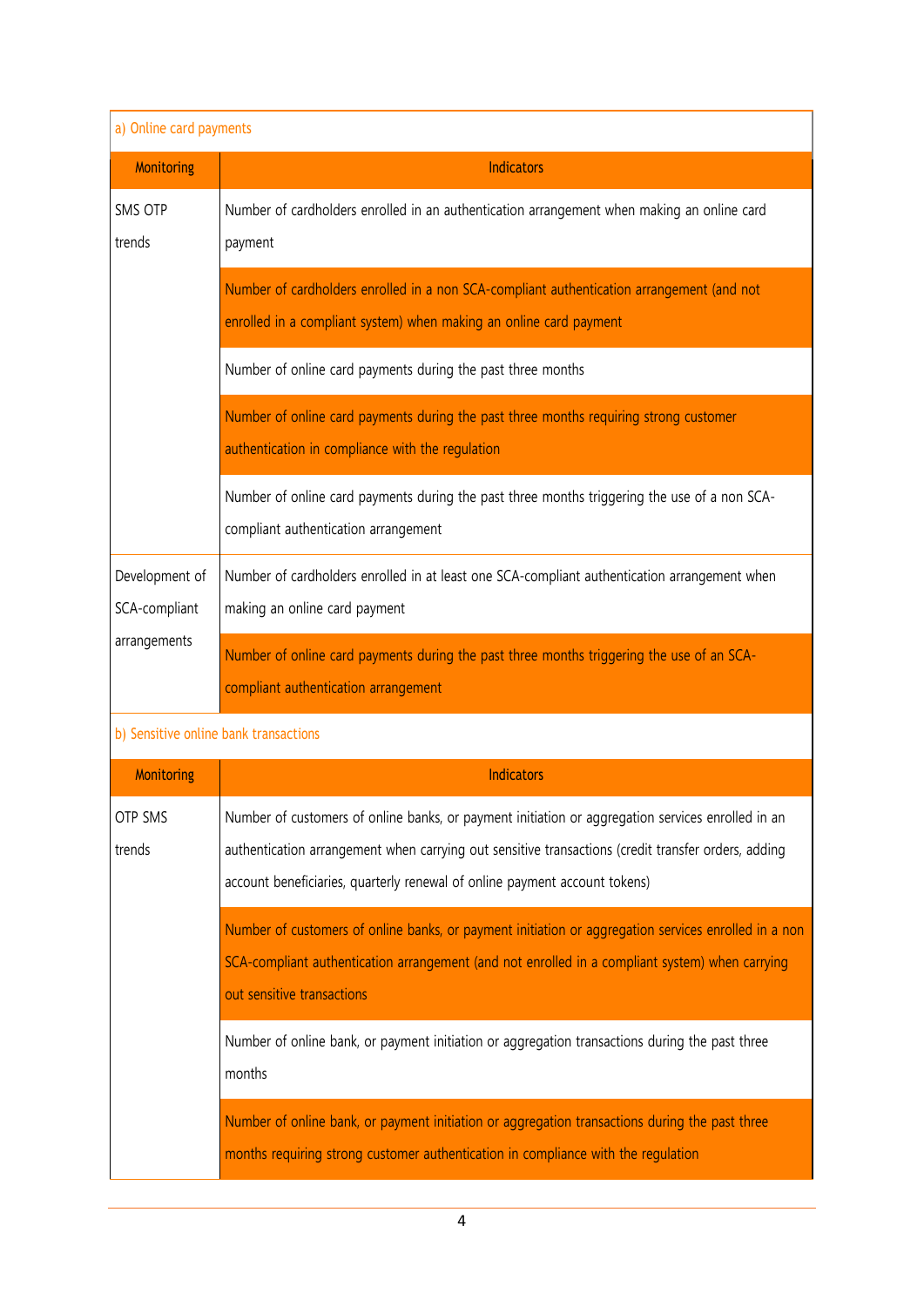|                | Number of online bank, or payment initiation or aggregation transactions during the past three<br>months triggering the use of a non SCA-compliant authentication arrangement |
|----------------|-------------------------------------------------------------------------------------------------------------------------------------------------------------------------------|
| Development of | Number of customers of online banks, or payment initiation or aggregation services enrolled in at                                                                             |
| SCA-compliant  | least one SCA-compliant authentication arrangement when carrying out sensitive transactions on an                                                                             |
| arrangements   | online banking site or via an initiation or aggregation service                                                                                                               |
|                | Number of online bank, or payment initiation or aggregation transactions during the past three                                                                                |
|                | months triggering the use of an SCA-compliant authentication arrangement                                                                                                      |

#### 1.2 Target migration rate

The migration objectives set by the OSMP provide for a two-step approach:

- The primary migration stage, which spans a period of 18 months, should ensure that the vast majority of cardholders is enrolled and authenticated, in particular via solutions based on mobile banking applications. This first migration period should enable to reach more than 75% of users and online transactions ;
- An additional period of up to 18 months, which will be dedicated to finding solutions to get stragglers on board (disadvantaged or ill-equipped people, expatriates, etc).

Charts 1 and 2 present intermediate targets designed to help pilot these migration phases. They will be monitored at pre-defined stages and summary updates of the results will be published by the OSMP.

The following assumptions apply in the development of this extended coverage.

- Customers must be equipped with devices that are compatible with a ramp-up of transactions authenticated using these new methods. However, cardholders that are already equipped, and thus more used to performing online transactions, are subsequently expected to generate more transactions than those who will not yet have migrated, which explains continued sustained growth in 2021 and beyond.
- While the beginning of the migration will be gradual, it will accelerate as a result of operators' communications and the more widespread introduction of the new arrangements to the general public. However, it is expected that once 80% of customers are equipped, the pace of migration will slow down given the greater effort required to get stragglers on board.
- Consequently, the situation will have to be reviewed in June 2021 with regard to the remaining "SMS OTP user customers" in order to determine the best approach to take in light of PSD2 regulatory requirements.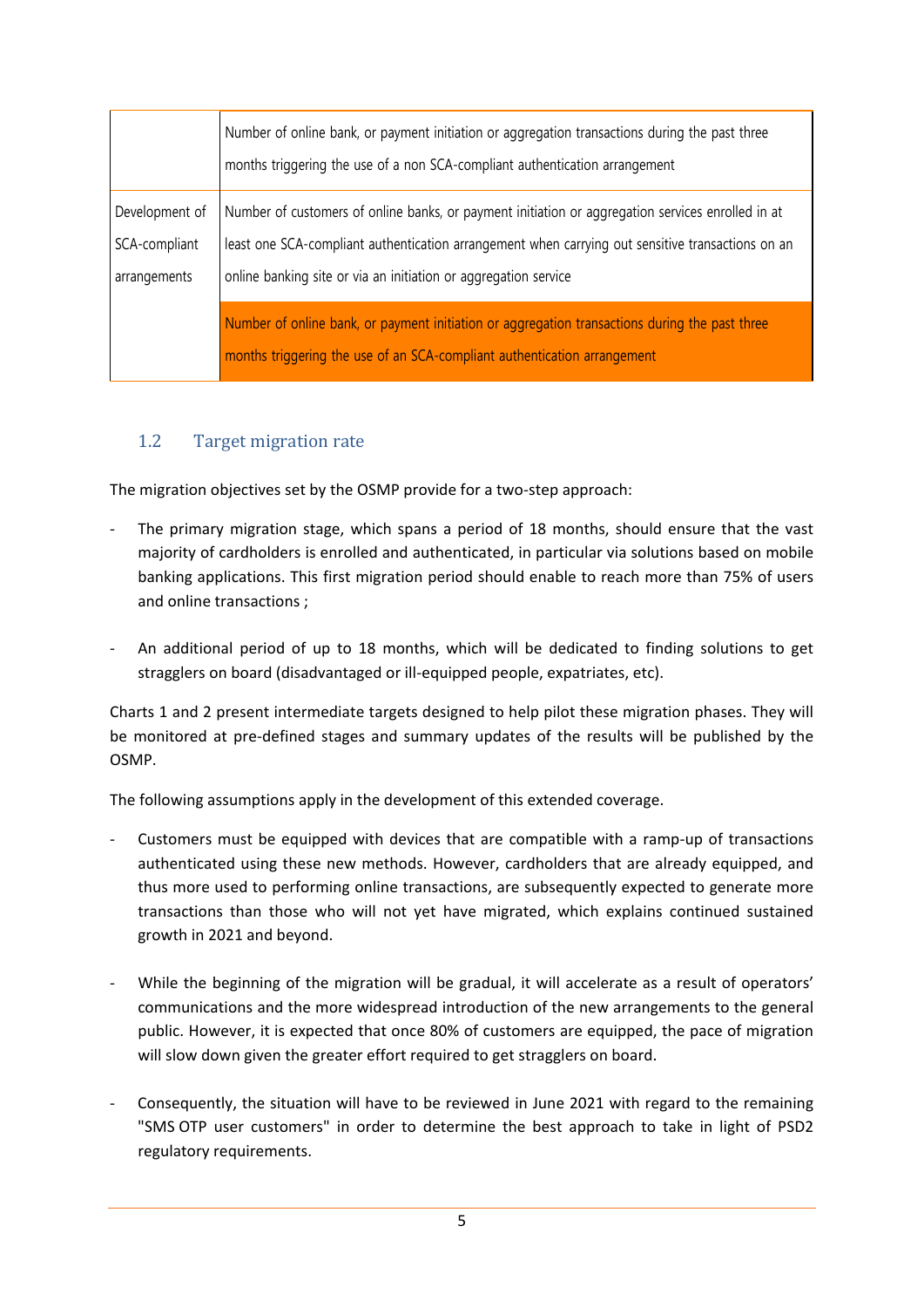

# 2. Migration towards 3D-Secure infrastructure

#### 2.1. Migration plan

The section of the plan relative to the 3D-Secure technical platform for card payments was elaborated by the French community (banks, schemes, technical providers and e-merchants) in order to meet RTS requirements on SCA. This plan was presented to the Banque de France by the French Banking Association as well as the main schemes operating in France in the summer of 2019, and amended so as to meet the regulating authority's requirements. Built over a period of 18 month, its aims is the gradual phasing-out of non-authenticated transactions which are not subject to an exemption by 2021:

- The first 6 months will represent the running-in phase of the 3D-Secure v2 infrastructure. During this period, banks, card schemes and acquiring payment service providers will gradually connect their systems as well as a limited number of final users (cardholders and merchants) to the infrastructure, so as to start processing transactions and test its end-to-end communication.
- Once the running-in phase is over, the following 12 months will be dedicated to monitoring the ramp-up of the 3D-Secure v2 architecture, and gradually incorporate exemptions management functionalities. During this phase, merchants will be encouraged to migrate their (unsecured or based on 3D-Secure v1) native online sale infrastructure towards the new version of the protocol (3D-Secure v2). In the meantime, card issuers will gradually implement a *soft decline* mechanism, providing for the rejection of non-authorized transactions which are not subject to an exemption as defined in the RTS.

**2019** Gradual compliance of the whole ecosystem with the EMV 3D-Secure v2 standard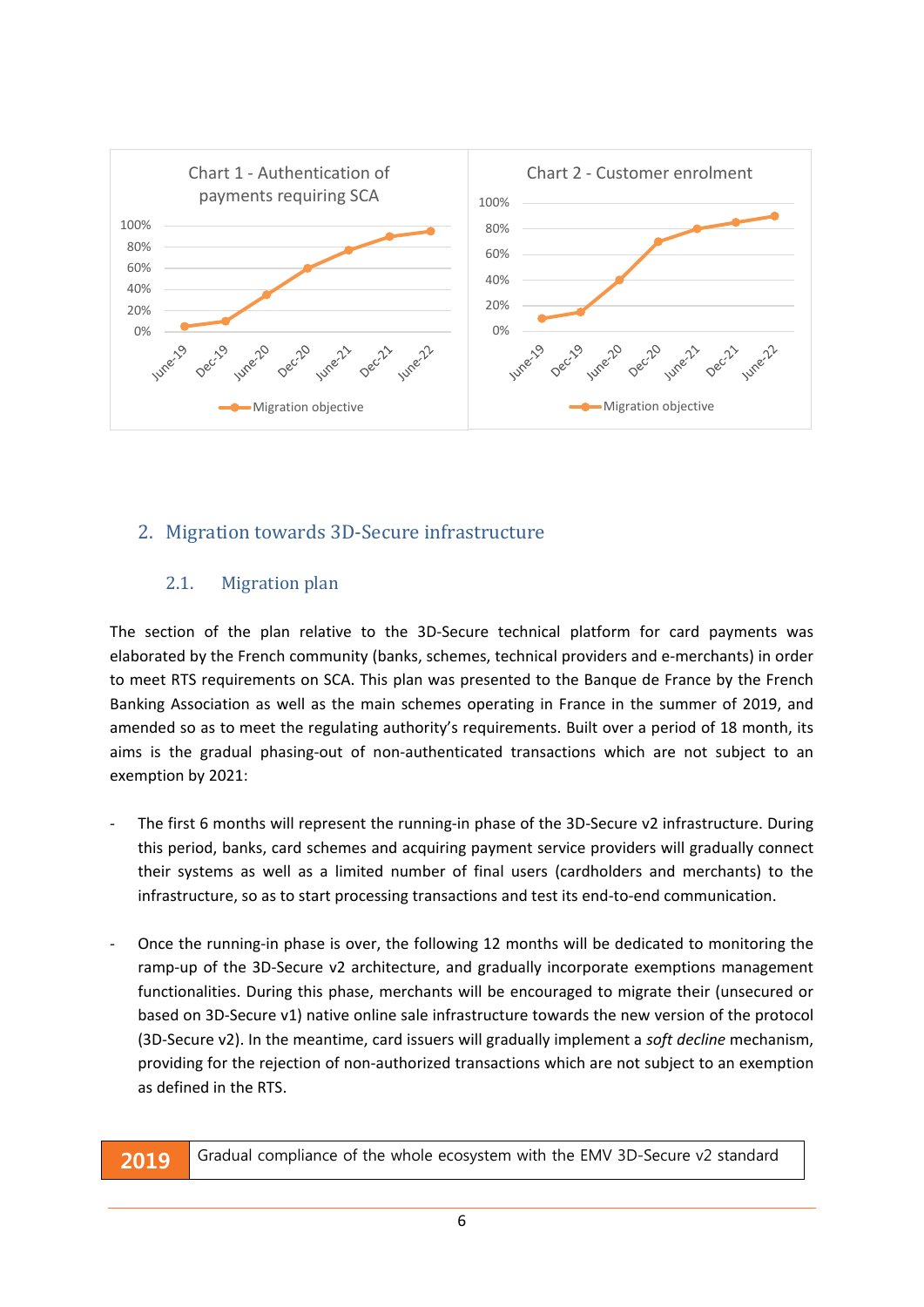|      | July : start of the deployment of EMV 3D-Secure v2 by banks and providers<br>$\bullet$ |
|------|----------------------------------------------------------------------------------------|
|      | September 9: delivery of the community infrastructure (not supporting the<br>٠         |
|      | transaction risk analysis exemption - TRA)                                             |
|      | September 14:                                                                          |
|      | RTS SCA&CSC coming into force<br>$\circ$                                               |
|      | Beginning of the e-merchant migration towards EMV 3D-Secure v2<br>$\circ$              |
|      | Communication campaigns aimed at e-merchants.<br>$\circ$                               |
|      | Gradual management of exemptions by the banks (except for the TRA) via<br>$\circ$      |
|      | 3D-Secure v2 so as to perform non-authenticated transactions (so-called                |
|      | frictionless mode)                                                                     |
|      | October : launch by the OSMP of the migration taskforce in view of defining            |
|      | the conditions for the <i>soft decline</i> (gradual rejection in case of non-          |
|      | authenticated transactions which are not properly substantiated, although e-           |
|      | merchants will be able to submit a new, SCA-compliant request)                         |
|      | December: Update at the OSMP's plenary section<br>٠                                    |
|      |                                                                                        |
|      |                                                                                        |
| 2020 | April $1^{st}$ :                                                                       |
|      | Start of soft decline implementation by issuers, provided this action is<br>$\circ$    |
|      | validated by the "migration" taskforce, depending on the progress of the               |
|      | deployment of ENV 3D-Secure v2                                                         |
|      | Deployment of the full version of the infrastructure (with TRA)<br>$\circ$             |
|      | June : update at the Observatory's plenary session and in its 2019 report              |
|      | December : update at the Observatory's plenary session                                 |
|      |                                                                                        |
| 2021 | January : update on the remainder of non-authenticated transactions which are          |
|      | not subject to an exemption                                                            |
|      | End of March: non-authenticated transactions not subject to an exemption are           |
|      | rejected. E-merchants and transactions should either use the EMV 3D-Secure v2          |
|      | protocol or consistently request authentication                                        |

# 2.2. Migration monitoring

This migration will be monitored through two types of indicators:

- Deployment indicators, in order to monitor the gradual interconnexion of stakeholders to the 3D-Secure v2 infrastructure (card enrolment, e-merchant equipment) ;
- Operation indicators tracking payment flows and recourse to *soft decline*, in order to monitor the gradual ramp-up of the infrastructure.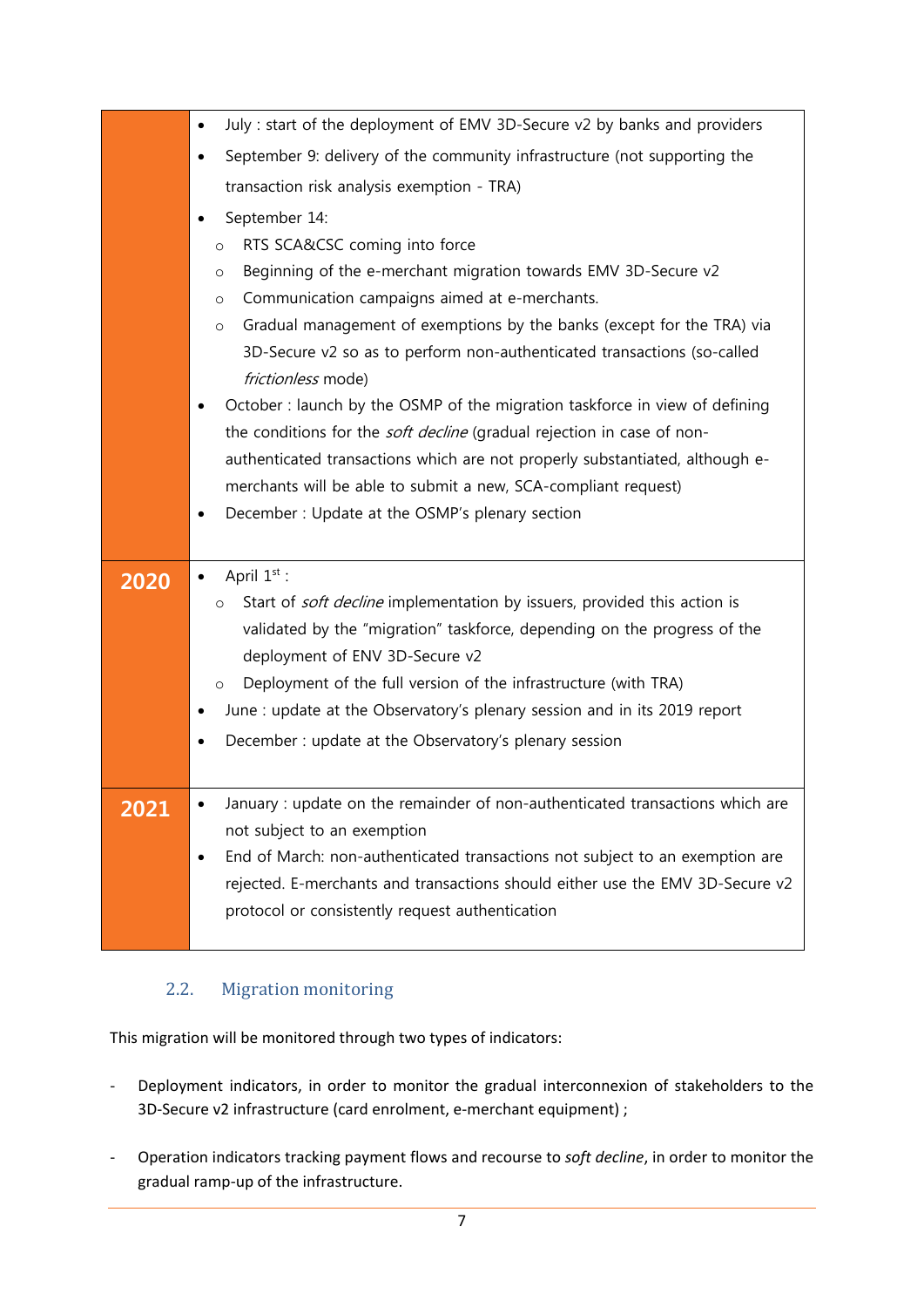| Indicators on 3D-Secure infrastructure for card payments |                                                                 |  |  |
|----------------------------------------------------------|-----------------------------------------------------------------|--|--|
| a) Banks migration towards 3D-Secure v2                  |                                                                 |  |  |
| Monitoring                                               | <b>Indicators</b>                                               |  |  |
| Card enrolment                                           | Number of 3D-Secure v.2 enrolled cards                          |  |  |
| on ACS                                                   | Ratio of 3D-Secure v.2 enrolled cards                           |  |  |
| b) E-merchants migration towards 3D-Secure v2            |                                                                 |  |  |
| Monitoring                                               | <b>Indicators</b>                                               |  |  |
| E-merchant                                               | Number of online sales contracts                                |  |  |
| equipment                                                | of which unsecured online sales contracts                       |  |  |
|                                                          | of which 3-DSecure v1 contracts                                 |  |  |
|                                                          | of which 3-DSecure v2 contracts                                 |  |  |
| Soft decline                                             | Number of rejected unsecured transactions (soft decline motive) |  |  |
| monitoring                                               | Amount of rejected unsecured transactions (soft decline motive) |  |  |
|                                                          | Number of approved unsecured transactions                       |  |  |
|                                                          | Amount of approved unsecured transactions                       |  |  |
| Use of                                                   | Number of online transactions using 3D-Secure v2                |  |  |
| 3D-Secure v2                                             | Amount of online transactions using 3D-Secure v2                |  |  |
|                                                          | Number of online transactions                                   |  |  |
|                                                          | Amount of online transactions                                   |  |  |

In addition to collecting migration indicators on the new protocols' deployment, the migration taskforce will monitor issuer and acquirer fraud rates on authenticated and non-authenticated transactions per amount and exemption case, in order to ensure compliance with the thresholds set out in the RTS SCA&CSC. These statistical indicators, which given the fact that they are not tied to the migration are intended to last, will be collected from payment service providers by the Banque de France on a quarterly basis, as set forth in article 21 of the RTS SCA&CSC.